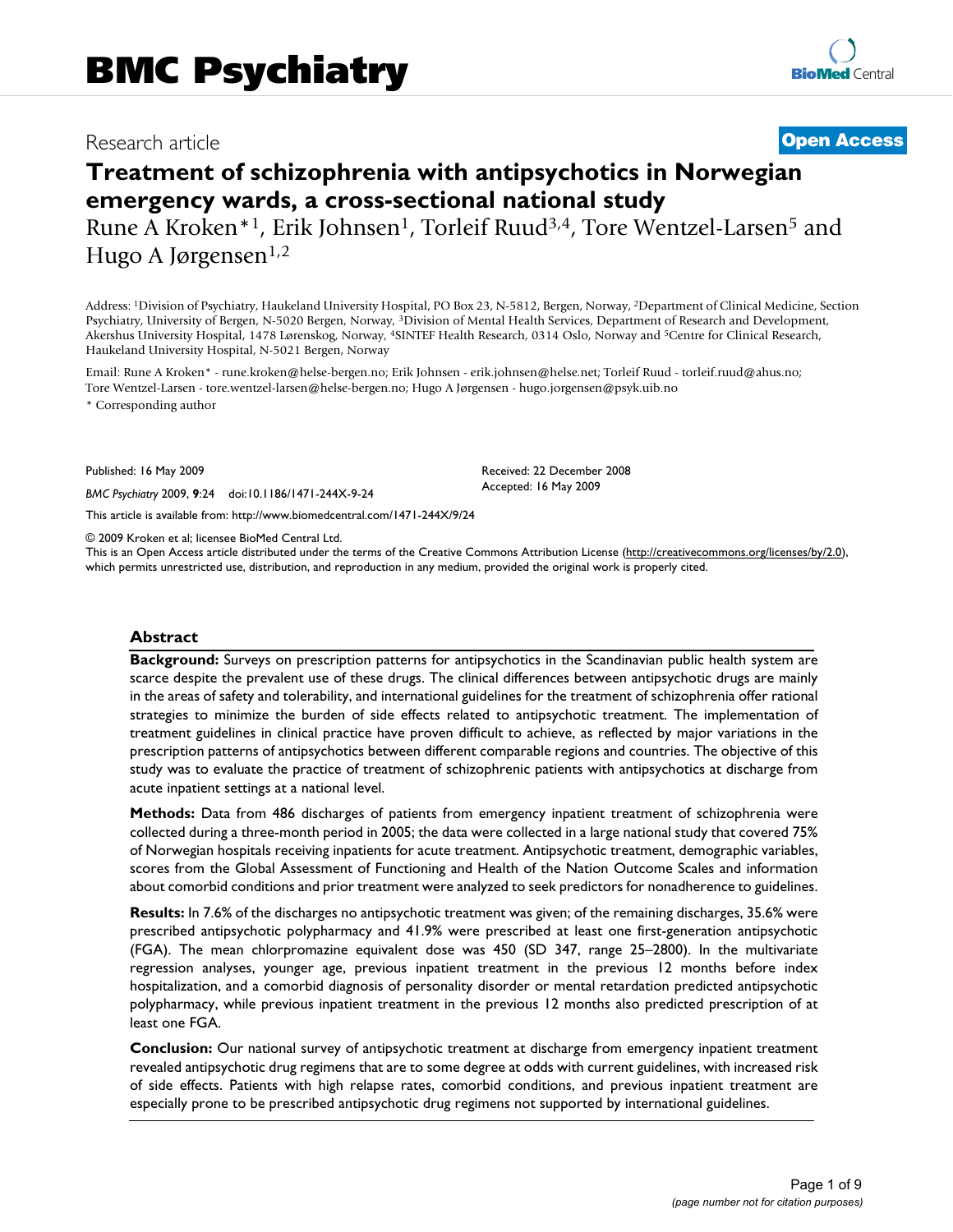# **Background**

The clinical differences between antipsychotic drugs are mainly in the areas of safety and tolerability. International guidelines for the treatment of schizophrenia [[1](#page-7-0)[-4\]](#page-7-1) offer rational strategies to minimize the burden of side effects related to antipsychotic treatment. These recommendations may be considered according to three dimensions: first-versus second-generation antipsychotics; antipsychotic mono-versus polypharmacy; and optimal dosing of antipsychotics. The second-generation antipsychotics (SGAs) as a group are less associated with extrapyramidal symptoms (EPS) and hyperprolactinemia compared with the older first-generation drugs (FGAs), and are recommended by most guidelines as first-line therapy for schizophrenia [\[3\]](#page-7-2). Antipsychotic monotherapy is generally recommended, and most guidelines converge on a recommendation that doses should be between 300 and 1000 chlorpromazine equivalents [\[5\]](#page-7-3) in order to achieve the important goal of maximum reduction of positive symptoms, while avoiding EPS and use of anticholinergic medication [\[6\]](#page-7-4).

The implementation of treatment guidelines in clinical practice has proven difficult to achieve [\[7](#page-7-5)], reflected by major variations in the prescription patterns of antipsychotics between different comparable regions and countries [\[8-](#page-7-6)[10](#page-7-7)]. Prescribing a drug regime with poorer tolerability may ultimately increase the risk of relapse, as an association between increasing side effects and poorer drug adherence has been shown [\[11\]](#page-7-8). The goal of avoiding relapses and hospital admissions for patients with schizophrenia is also of major importance from a cost-effectiveness perspective as readmissions represent one of the largest contributors to total treatment costs [[12\]](#page-7-9). Surveys of prescription patterns for antipsychotics in the Scandinavian public health system are scarce despite the prevalent use of these drugs. Studies addressing issues related to optimal antipsychotic treatment, as well as detection of predictors of noncompliance to guidelines, are important. The psychiatric emergency wards often set the stage for the treatment of schizophrenia and offer an important opportunity to investigate the prescription patterns of antipsychotics.

The aims of this study were to evaluate the Norwegian practice of antipsychotic treatment of patients with schizophrenia at discharge from acute inpatient settings, compared with the international recommended guidelines of monotherapy, choice of antipsychotics, and dosing. In addition, we wanted to study whether demographic or clinical factors at admission predicted noncompliance to guideline recommendations.

# **Methods**

The data were collected in the Norwegian Multicenter Study in Acute Psychiatry (MAP) [\[13](#page-8-0)] conducted by the Network for Evaluation of Acute Psychiatry, coordinated by SINTEF Health Research and financed in part by the Norwegian Directorate of Health and Social Affairs. The study was approved by the Regional Ethical Committee, the Norwegian Directorate of Health and Social Affairs, and the Norwegian Data Inspectorate. The Norwegian psychiatric inpatient system receives mostly acutely admitted patients to emergency wards at psychiatric hospitals or departments at general hospitals. The majority of all admitted patients are discharged from these wards to outpatient treatment in the psychiatric specialist system or to treatment by general practitioners. Many of the patients with schizophrenia or major affective disorders are transferred to other specialized hospital wards or community mental health centers for further inpatient treatment. MAP is a cross-sectional observational study that included 19 hospitals with 37 inpatient wards receiving acutely admitted patients. The emergency wards were distributed in the five health regions of Norway, and the participating hospitals were university hospitals and regional and local psychiatric hospitals. A total of 3506 consecutive hospital admissions were recorded during three months of 2005. The 19 participating hospitals comprised approximately 75% of the Norwegian hospitals receiving patients for acute psychiatric inpatient treatment. From this material we have selected admissions with a diagnosis of schizophrenia at discharge (some patients had more than one admission and discharge in the study period). Data were recorded at admission and discharge.

The data collected by MAP at admission and discharge from emergency wards included demography, information about treatment history, medication, and clinical measures including the Global Assessment of Function-Split Version (S-GAF) [\[14](#page-8-1),[15\]](#page-8-2) and Health of the Nation Outcome Scales (HoNOS) [\[16](#page-8-3)]. The rating on the scales was performed by the resident who assessed the patient at admission to the hospital, and training in HoNOS scoring was conducted at all participating hospitals. HoNOS item 1 (overactive, aggressive, disruptive, or agitated behavior) and HoNOS item 6 (hallucinations and delusions) were dichotomized to 0 (scores of 0, 1, or 2) or 1 (scores of 3 or 4). Clinical diagnoses according to the ICD 10 [[17\]](#page-8-4) were obtained from the medical records. Classification of antipsychotics in FGAs or SGAs and the computation of chlorpromazine-equivalent doses (CPZ) were done according to the literature and listed in Table [1](#page-2-0)[\[18](#page-8-5)[-24](#page-8-6)]. The Defined Daily Dose (DDD) is obtained from the WHO Collaborating Centre for Drug Statistics Methodology and is assumed to be the average maintenance dose per day for a drug used for its main indication in adults[\[22\]](#page-8-7). To focus on prescriptions intended to treat psychotic symptoms, we excluded prescriptions of lowpotency FGAs in doses below 100 CPZ from the analyses of prediction of polypharmacy and prediction of prescription of at least one FGA at discharge.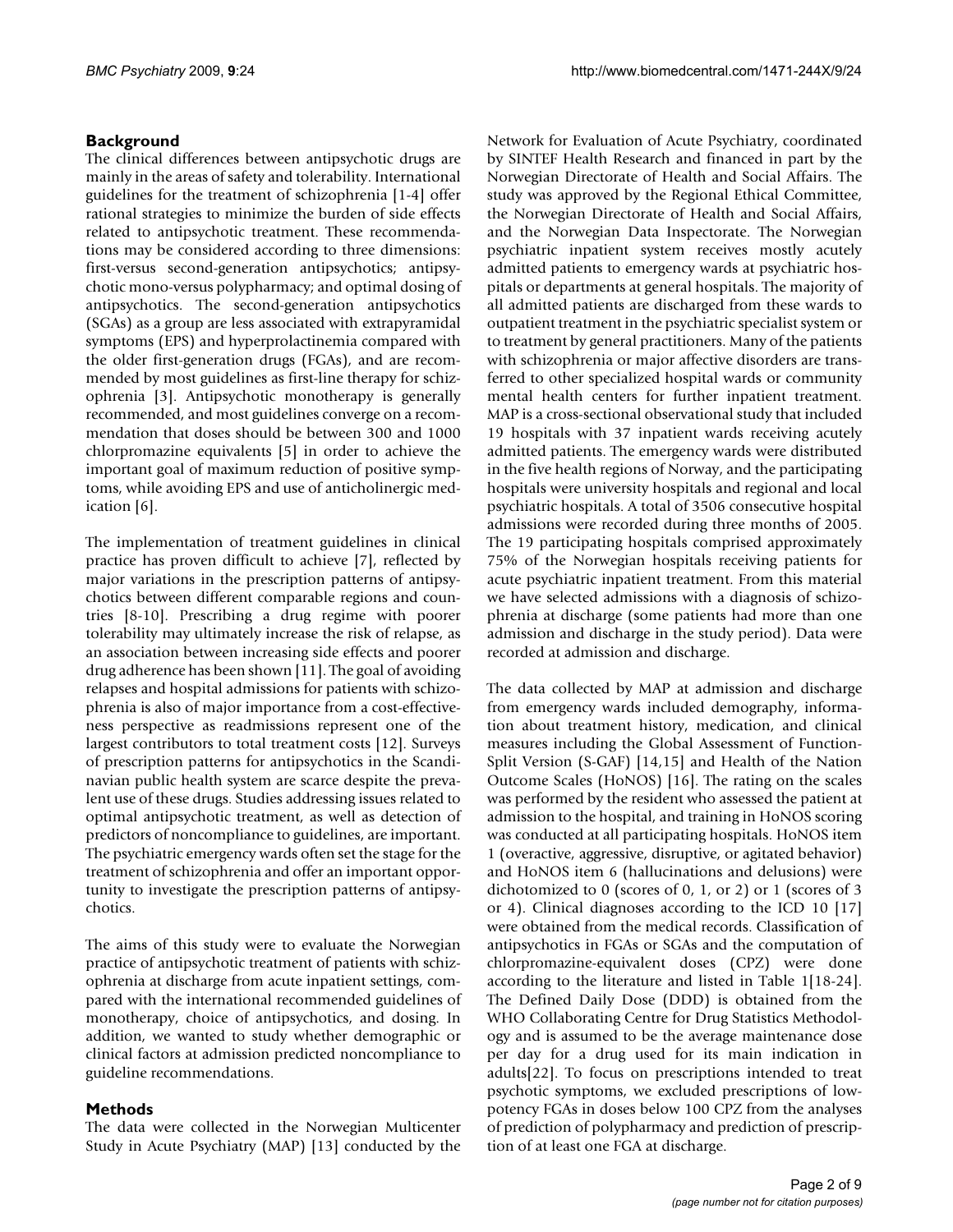<span id="page-2-0"></span>**Table 1: Antipsychotic equivalent doses and Defined Daily Doses of common antipsychotics.**

| Drug                                                  | Potency Ratio | Antipsychotic equivalent doses. | $DDD5$ (mg) | Adm-route |
|-------------------------------------------------------|---------------|---------------------------------|-------------|-----------|
| <b>FGA</b>                                            |               |                                 |             |           |
| Low-potency                                           |               |                                 |             |           |
| Chlorpromazine (Largactil®)                           | 1.0           | 300.0                           | 300.0       | O         |
| Klorprotixene (Truxal ®)                              | 2.0           | 150.0 <sup>2</sup>              | 300.0       | O         |
| Levomepromazine (Nozinan <sup>®</sup> )               | 1.0           | 300.05                          | 300.0       | O         |
| Thioridazine (Melleril <sup>®</sup> )                 | 1.0           | 300.0                           | 300.0       | O         |
| <b>Medium potency</b>                                 |               |                                 |             |           |
| Dixyrazine (Esucos <sup>®</sup> )                     | 6.0           | 50.05                           | 50.0        | O         |
| Perphenazine (Trilafon®)                              | 12.5          | 24.0 <sup>1</sup>               | 30.0        | O         |
| Perphenazine decanoate (Trilafon depot®)              | 53.0          | 5.7 <sup>5</sup>                | 7.0         | P         |
| Prochlorperazine (Stemetil®)                          | 6.7           | 45.0                            | 100.0       | $\circ$   |
| Zuclopenthixol (Cisordinol®)                          | 4.0           | 75.0                            | 30.0        | $\circ$   |
| Zuclopenthixol decanoate (Cisordinol Depot®)          | 7.0           | 42.0 <sup>1</sup>               | 15.0        | P         |
| <b>High-potency</b>                                   |               |                                 |             |           |
| Flupenthixol (Fluanxol®)                              | 50.0          | 6.0 <sup>1</sup>                | 6.0         | O         |
| Flupenthixol decanoate (Fluanxol depot®)              | 70.0          | $4.2^{14}$                      | 4.0         | P         |
| Haloperidol (Haldol®)                                 | 33.0          | 9.0 <sup>1</sup>                | 8.0         | $\circ$   |
| Haloperidol decanoate (Haldol depot®)                 | 50.0          | 6.014                           | 3.3         | P         |
| <b>SGA</b>                                            |               |                                 |             |           |
| Amisulpride (Solian <sup>®</sup> )                    | 1.0           | 300.0                           | 400.0       | O         |
| Aripiprazole (Abilify <sup>®</sup> )                  | 13.3          | 22.5 <sup>3</sup>               | 15.0        | O         |
| Clozapine (Leponex <sup>®</sup> , Clozapine®)         | 1.0           | 300.0                           | 300.0       | O         |
| Olanzapine (Zyprexa®)                                 | 20.0          | 15.0 <sup>3</sup>               | 10.0        | O         |
| Quetiapine (Seroquel <sup>®</sup> )                   | 1.3           | 225.03                          | 400.0       | O         |
| Risperidone (Risperdal <sup>®</sup> )                 | 66.0          | 4.5 <sup>1</sup>                | 5.0         | O         |
| Risperidone long-acting injection (Risperdal Consta®) | 100.0         | 3.06                            | 1.8         | P         |
| Sertindole (Serdolect®)                               | 18.8          | 16.0 <sup>5</sup>               | 16.0        | O         |
| Ziprazidone (Zeldox <sup>®</sup> )                    | 1.6           | 180.0 <sup>3</sup>              | 80.0        | O         |

1Bazire, S. (2005) Psychotropic Drug Directory 2005. [\[18\]](#page-8-5)

2Davis, J. M. (1974) Dose equivalence of the antipsychotic drugs. J. Psychiatr. Res., 11, 65–69[\[19\]](#page-8-8)

3Woods, S. W. (2003) Chlorpromazine equivalent doses for the newer atypical antipsychotics. J. Clin. Psychiatry, 64, 663–667. [\[20\]](#page-8-9)

4Kane, J. M., Aguglia, E., Altamura, A. C., et al (1998) Guidelines for depot antipsychotic treatment in schizophrenia. European

Neuropsychopharmacology Consensus Conference in Siena, Italy. Eur. Neuropsychopharmacol., 8, 55–66. [\[21\]](#page-8-10)

5WHO Collaborating Centre for Drug Statistics Methodology (2005) ATC Index with DDDs. [\[22\]](#page-8-7)

6 Bai YM et al, Equivalent Switching Dose From Oral Risperidone to Risperidone Long-Acting Injection: A 48-Week Randomized, Prospective, Single-Blind Pharmacokinetic Study. J Clin Psychiatry 2007;68:1218–1225. [[24](#page-8-6)].

7Administration Route: O: oral, P: peroral.

The chlorpromazine equivalent doses of levomepromazine, dixyrazine, sertindol and perphenazine decanoate are not adequately defined in the literature, and chlorpromazine equivalent dose is calculated from the DDD.

### *Statistical analysis*

All regression analyses used methods for clustered observations (GEE) because some patients had more than one hospitalization. For each drug, the change in prescriptions between admission and discharge was tested by logistic regression. The *p* values were adjusted for multiple comparisons with the Benjamini-Hochberg method.

Univariate and multivariate logistic regression analyses with polypharmacy at discharge and use of at least one FGA at discharge as dependent variables (after exclusion of prescriptions of low-potency FGAs in doses below 100 CPZ) were conducted with the following independent variables: age, sex, GAF severity of symptoms at admission, HoNOS items 1 and 6 (dichotomized) at admission, inpatient and outpatient treatment during the immediate

12 months before admission (dichotomized), having a remitting/chronic or first-episode condition, and having a comorbid diagnosis of substance abuse, personality disorder, or mental retardation. However, in the logistic regression with use of at least one FGA at discharge as the dependent variable, recurrent illness and a comorbid diagnosis of mental retardation had to be excluded from the analysis for stability reasons. As sensitivity analyses, the analyses were repeated, including low-potency FGAs. Results are presented as odds ratios with corresponding 95% confidence intervals and *p* values.

The relationship between dosage and the independent variables above was analyzed using linear regression. Results were presented with *p* values, and effects were reported with unstandardized regression coefficients and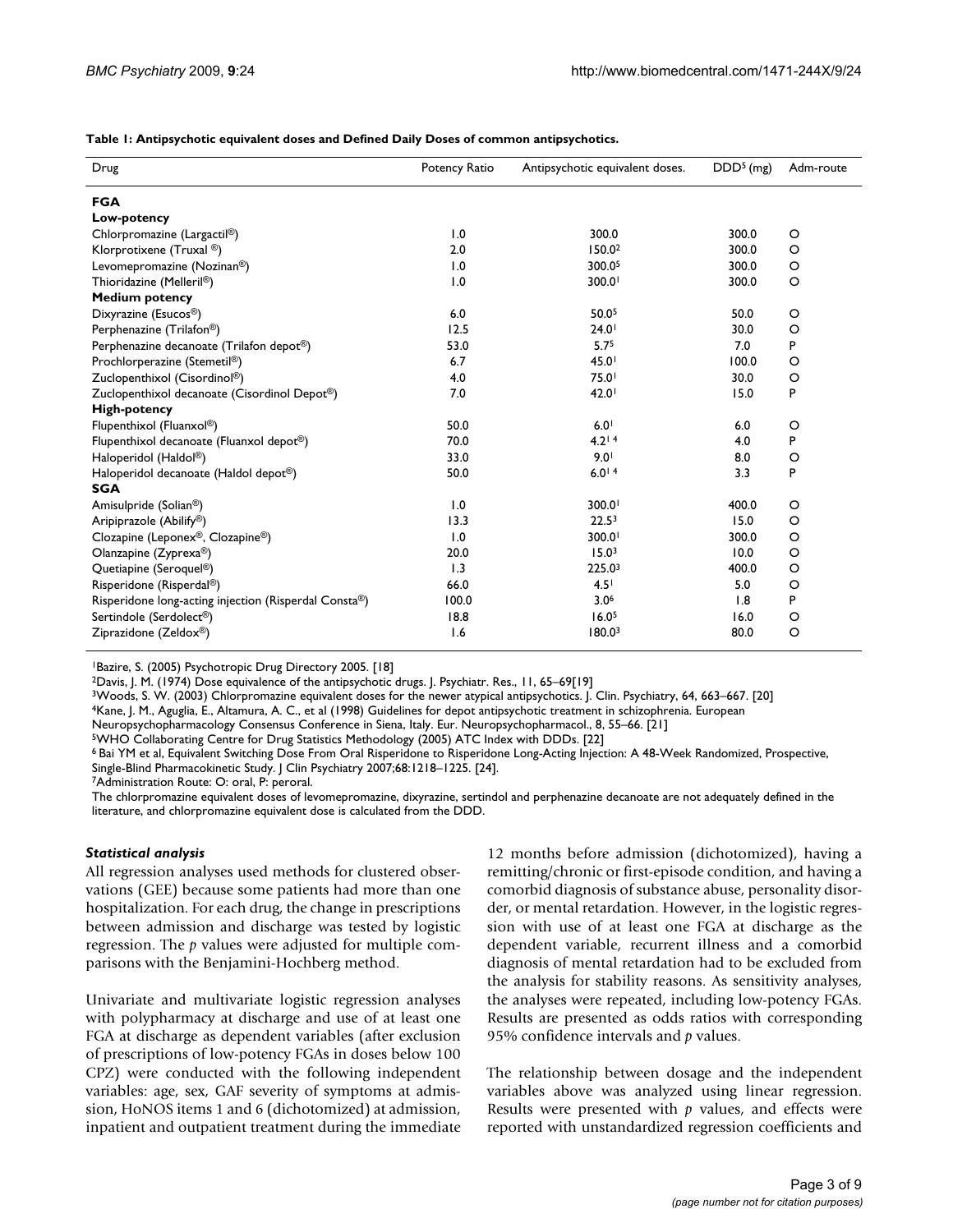95% confidence intervals. The relationships between type (university vs. other) and region of the hospitals, and use of polypharmacy and at least one FGA were analyzed by logistic regression. SPSS software, version 15 (SPSS, Chicago, IL, USA) and R (The R Foundation for Statistical Computing, Vienna, Austria) were used for the statistical analyses.

# **Results**

A total of 486 discharges of patients with a diagnosis of schizophrenia were identified and selected from the MAP database. The discharges were distributed among 412 patients where 352 patients had one hospitalization, 49 patients had two hospitalizations, eight patients had three hospitalizations, and three patients had four hospitalizations in the acute inpatient units during the three-month study period. The background variables are given in Table [2.](#page-3-0)

Olanzapine was the single most frequently prescribed drug both at admission (25.1%) and at discharge (29.0%), followed by risperidone, which was prescribed in 19.1% of the discharges. There was a significant increase in the prescription of olanzapine  $(p = 0.049)$  and zuclopenthixol  $(p = 0.049)$  from admission to discharge (see Table [3](#page-4-0)). Depot antipsychotics were prescribed in 35.6%, and clozapine was prescribed in 8.0% of the discharges.

In 7.6% of the cases, no antipsychotic medication was prescribed at discharge. In the remaining 449 discharges, antipsychotic polypharmacy was used in 160 cases (35.6%) and one or more FGA in 204 (41.9%) cases. In a subanalysis with exclusion of FGA in doses below 100 CPZ, antipsychotic polypharmacy was prescribed in 112 cases (24.9%) and at least one FGA in 177 cases (36.4%).

Of the total of 449 discharges with antipsychotic treatment, monotherapy was prescribed in 289 (64.4%) of the cases; of these, 203 (45.2%) were treated with SGAs.

Among the 160 (35.6%) cases with polypharmacy, 29 (6.5%) were treated with combinations of two or more FGAs; two or more SGAs were prescribed in 42 (9.4%) cases; and in 89 cases (19.8%), a combination including both FGA and SGA was prescribed. In 56 (12.3%) periods for patients treated with antipsychotic polypharmacy, one or more antipsychotics were started during the hospitalization, combined with one or more antipsychotics unchanged from admission to discharge. In 20 (4.5%) cases, patients received clozapine in combination with another SGA.

There were 15 cases with first-episode patients. Of these, 14 were treated with SGA monotherapy and one had a combination of SGA with an FGA (25 mg levomepromazine).

In seven of the nine discharges with a comorbid diagnosis of mental retardation, an FGA was prescribed.

In the univariate analyses, predictors for antipsychotic polypharmacy (excluding low-potency antipsychotics in doses below 100 CPZ) were found to be younger age, lower GAF-S score, recurrent illness, having had inpatient treatment in the previous 12 months, a comorbid personality disorder, and mental retardation. In the multivariate analyses, younger age, inpatient treatment during the previous 12 months, and a comorbid diagnosis of a personality disorder or mental retardation predicted antipsychotic polypharmacy (See Table [4\)](#page-5-0). In sensitivity analysis including low-potency FGAs, only personality disorder was significant (OR 7.16, *p* = 0.035). Female sex and inpatient treatment in the previous 12 months were found to be predictors for the prescription of at least one FGA (excluding low-potency antipsychotics in doses below 100 CPZ) at discharge in the univariate analyses. In the multivariate analyses, only inpatient treatment in the previous 12 months was found to predict FGA prescription. In sensitivity analysis including low-potency FGAs, personality disorders had to be excluded for stability rea-

<span id="page-3-0"></span>

| Table 2: Background variables of patients with schizophrenia at discharge from acute wards (n = 486). |  |  |  |
|-------------------------------------------------------------------------------------------------------|--|--|--|
|                                                                                                       |  |  |  |

| 297/189 (61.1%/38.9%)<br>$40.8 \pm 13.5$ (range 15-82) |
|--------------------------------------------------------|
|                                                        |
|                                                        |
| 430 (88.5%)                                            |
| 17(3.5%)                                               |
| $31.7 \pm 10.2$ (range 10-75)                          |
| 33.5 $\pm$ 10.3 (range 10-75)                          |
| 86 (17.7%)                                             |
| 291 (59.9%)                                            |
| 258 (53.1%)                                            |
| 341 (70.2%)                                            |
| 55 (11.3%)                                             |
| 8(1.6%)                                                |
| 9(1.9%)                                                |
| 286 (59.5%)                                            |
|                                                        |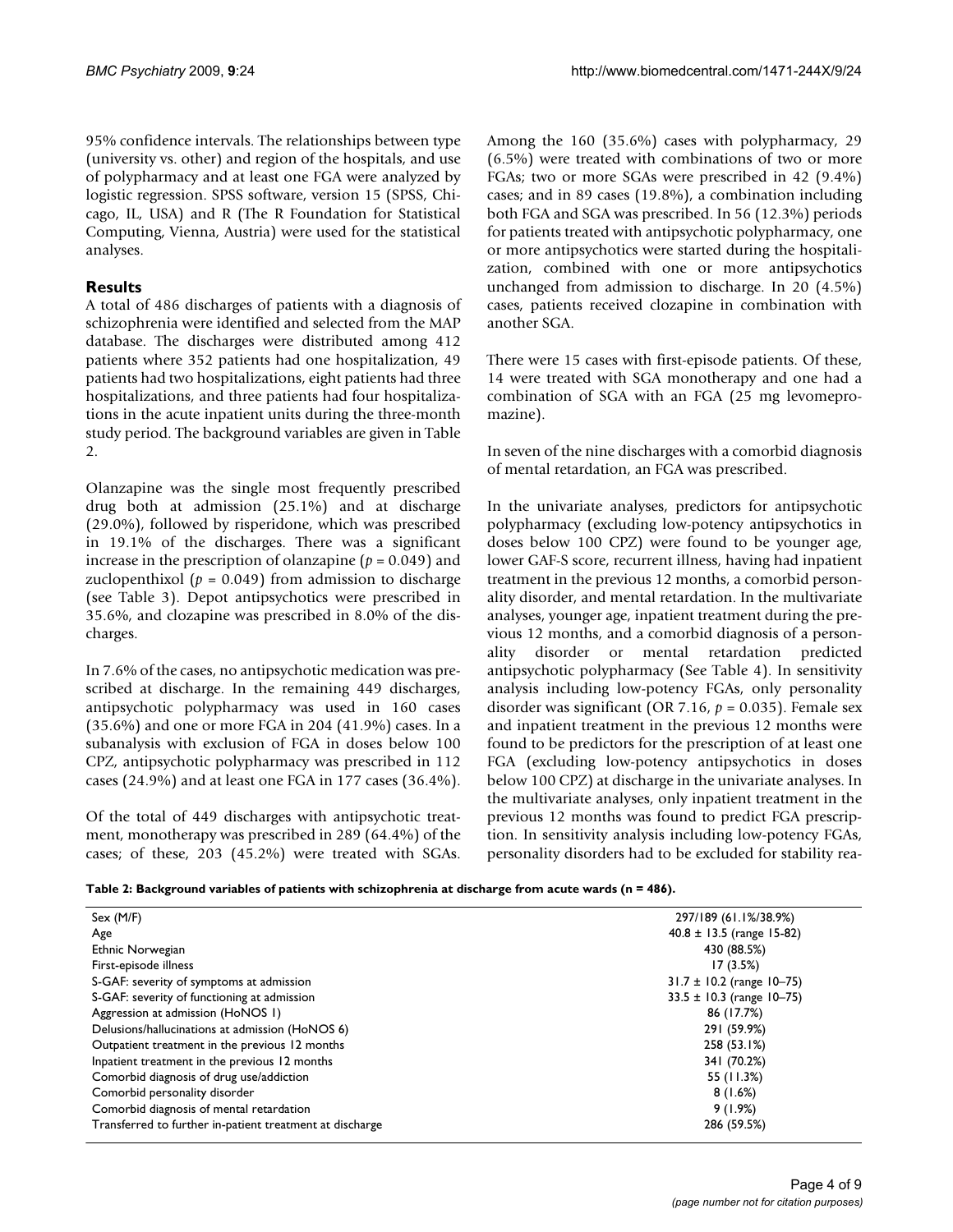| Antipsychotic drug                                       | Admission N(%) | Discharge<br>$N(\%)$ | Adjusted P-value for the difference* | Chlorpromazine equivalent dose at<br>discharge<br>mean (SD) range |  |
|----------------------------------------------------------|----------------|----------------------|--------------------------------------|-------------------------------------------------------------------|--|
| <b>FGA</b>                                               |                |                      |                                      |                                                                   |  |
| Low-potency                                              |                |                      |                                      |                                                                   |  |
| Levomepromazine (Nozinan <sup>®</sup> )                  | 31(6.4)        | 39(8.2)              | 0.248                                | 87 (99) 10-400                                                    |  |
| Chlorpromazine (Largactil®)                              | 29(6.0)        | 28(5.8)              | 0.793                                | 171 (104) 4-400                                                   |  |
| Klorprotixene (Truxal ®)                                 | 13(2.7)        | 18(3.7)              | 0.501                                | 250 (145) 111-667                                                 |  |
| Thioridazine (Melleril®)                                 | 1(0.2)         | 1(0.2)               |                                      | 75                                                                |  |
| <b>Medium potency</b>                                    |                |                      |                                      |                                                                   |  |
| Perphenazine (Trilafon®)                                 | 24(4.9)        | 17(3.5)              | 0.248                                | 187 (121) 50-400                                                  |  |
| Perphenazine decanoate (Trilafon<br>$depot^{\circledR})$ | 37(7.6)        | 49(10.1)             | 0.049                                | 488 (243) 203-1624                                                |  |
| Perphenazine total number patients                       | 60(12.4)       | 65(13.4)             | 0.537                                |                                                                   |  |
| Zuclopentixol (Cisordinol®)                              | 15(3.1)        | 21(4.3)              | 0.501                                | 58 (27) 28-128                                                    |  |
| Zuclopenthixol decanoate<br>(Cisordinol Depot®)          | 39(8.0)        | 49(10.1)             | 0.247                                | 115 (61) 34-357                                                   |  |
| Zuclopenthixol total number patients                     | 51(10.5)       | 68(14.0)             | 0.049                                |                                                                   |  |
| Dixyrazine (Esucos <sup>®</sup> )                        | 4(0.8)         | 6(1.2)               | 0.536                                | 300 (300-300)                                                     |  |
| Prochlorperazine (Stemetil®)                             | 1(0.2)         | 1(0.2)               |                                      | 1000                                                              |  |
| <b>High-potency</b>                                      |                |                      |                                      |                                                                   |  |
| Haloperidol (Haldol®)                                    | 8(1.7)         | 10(2.0)              | 0.613                                | 144 (85) 33-267                                                   |  |
| Haloperidol decanoate (Haldol<br>$depot^{\circledR})$    | 6(1.2)         | 7(1.4)               | 0.524                                | 400 (164) 179-714                                                 |  |
| Haloperidol total number patients                        | 14(2.9)        | 15(3.1)              | 0.793                                |                                                                   |  |
| Flupenthixol (Fluanxol®)                                 | 2(0.4)         | 3(0.6)               | 0.537                                | 266 (85) 33-267                                                   |  |
| Flupenthixol decanoate (Fluanxol<br>depot®)              | 5(1.0)         | 6(1.2)               | 0.793                                | 247 (129) 153-429                                                 |  |
| Flupentixol total number patients<br><b>SGA</b>          | 7(1.4)         | 9(1.9)               | 0.613                                |                                                                   |  |
| Olanzapine (Zyprexa®)                                    | 122(25.1)      | 141 (29.0)           | 0.049                                | 350 (137) 100-800                                                 |  |
| Risperidone (Risperdal®)                                 | 39(8.0)        | 43(8.9)              | 0.613                                | 234 (107) 67-467                                                  |  |
| Risperidone long-acting injection<br>(Risperdal Consta®) | 57(11.7)       | 62(12.8)             | 0.565                                | 311 (94) 179-536                                                  |  |
| Risperidon total number patients                         | 91 (18.7)      | 93 (19.1)            | 0.793                                |                                                                   |  |
| Quetiapine (Seroquel <sup>®</sup> )                      | 42(8.6)        | 46(9.5)              | 0.613                                | 690 (533) 33-2800                                                 |  |
| Clozapine (Leponex <sup>®</sup> , Clozapine®)            | 37(7.6)        | 39(8.0)              | 0.524                                |                                                                   |  |
| Aripiprazole (Abilify <sup>®</sup> )                     | 29(6.0)        | 30(6.2)              | 0.793                                | 285 (94) 133-400                                                  |  |
| Ziprazidone (Zeldox®)                                    | 23(4.7)        | 24(4.9)              | 0.793                                | 173 (90) 33-266                                                   |  |
| Amisulpride (Solian <sup>®</sup> )                       | 11(2.3)        | 14(2.9)              | 0.537                                | 600 (353) 100-1200                                                |  |
| Sertindole (Serdolect®)                                  | 0(0)           | 1(0.2)               |                                      | missing                                                           |  |
| Total dose                                               |                |                      |                                      | 450 (347) 25-2800                                                 |  |

<span id="page-4-0"></span>**Table 3: Prescription of antipsychotic drugs at admission and discharge, p-values of differences and chlorpromazine equivalent doses at discharge (n = 486).**

\* Logistic regression for repeated observations (GEE). Exchangeable working correlations were used except (for stability reasons) for haloperidol depot and clozapine. For prochlorperazine and sertindol no tests were performed (at most one occasion of use at admission resp. discharge). The results were adjusted for multiple comparisions with Benjamini-Hochberg's method.

sons. As in the original model, in-patient treatment during the previous 12 months was still the only significant predictor (OR 1.93, *p* = 0.014).

recurrent illness, and inpatient treatment during the previous year were found to predict higher dosages.

Mean chlorpromazine equivalent dose at discharge was 450 CPZ (SD 347, range 25–2800) (see Table [3\)](#page-4-0). In the linear regression with dosage as the dependent variable, lower age, delusions or hallucinations at admission,

There were significant regional differences in the use of FGAs ( $p = 0.012$ ), with more prevalent prescription of FGAs in the southern (OR 3.21) and northern (OR 1.88) regions compared with the eastern region. No similar relationship was observed for the use of intended polyphar-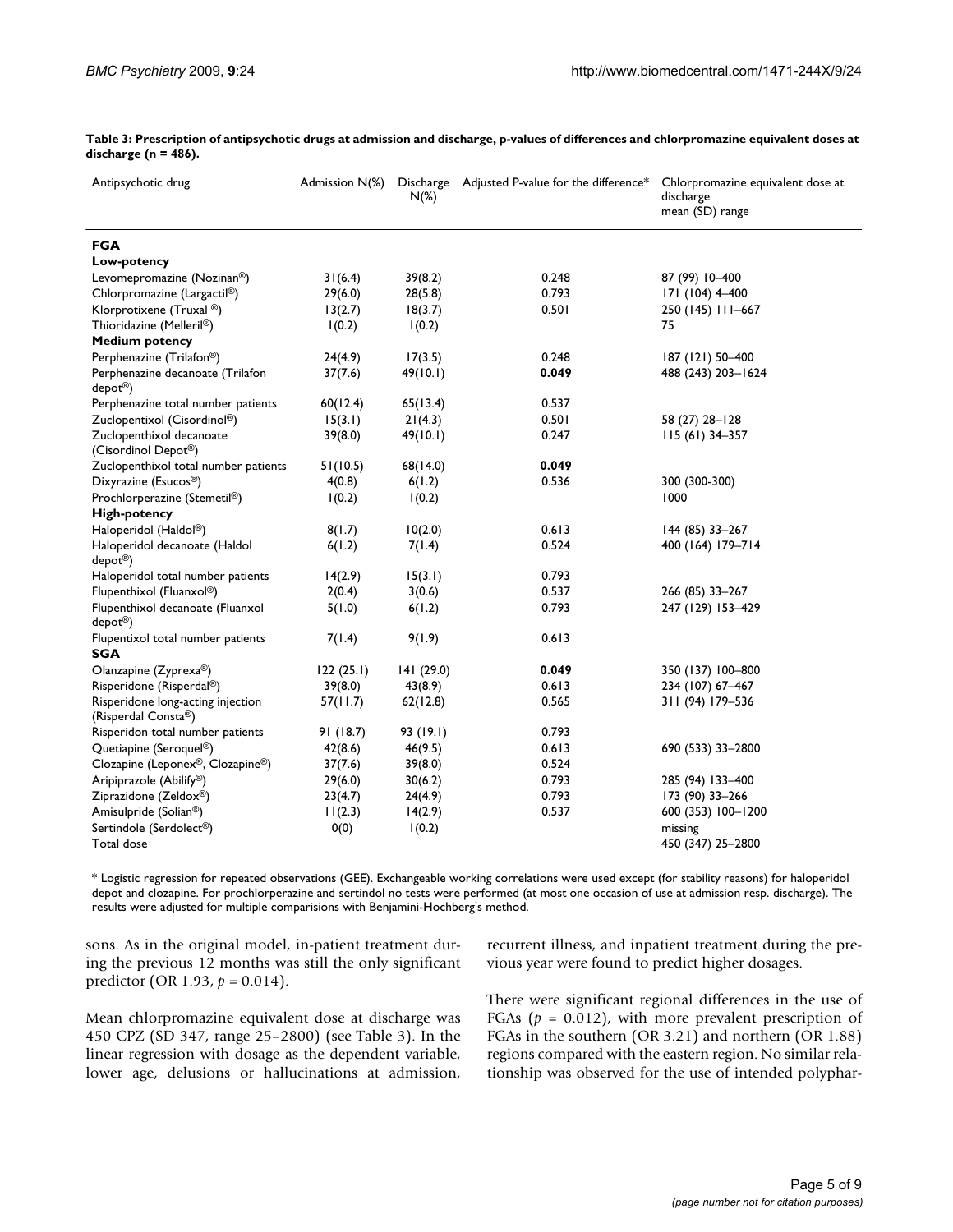|                                                            |                           | Prediction of FGA 95,0% C.I. for OR. |        |         |                           | Prediction of polypharmacy 95,0%<br>C.I. for OR. |         |         |
|------------------------------------------------------------|---------------------------|--------------------------------------|--------|---------|---------------------------|--------------------------------------------------|---------|---------|
| Variables                                                  | <b>OR</b><br>(Odds Ratio) | Lower                                | Upper  | P-value | <b>OR</b><br>(Odds Ratio) | Lower                                            | Upper   | P-value |
| Age.                                                       | 1.011                     | 0.993                                | 1.029  | 0.228   | 0.979                     | 0.959                                            | 0.999   | 0.036   |
| Female sex.                                                | 1.435                     | 0.864                                | 2.384  | 0.163   | 0.810                     | 0.459                                            | 1.431   | 0.469   |
| S-GAF:<br>severity of<br>symptoms at<br>admission.         | 0.992                     | 0.971                                | 1.013  | 0.449   | 0.984                     | 0.960                                            | 1.007   | 0.181   |
| Aggression at<br>admission<br>(HoNOS-I).                   | 1.292                     | 0.715                                | 2.335  | 0.397   | 1.056                     | 0.534                                            | 2.085   | 0.876   |
| Delusions/<br>hallucinations at<br>admission<br>(HoN0S-6). | 0.754                     | 0.483                                | 1.178  | 0.215   | 0.897                     | 0.522                                            | 1.540   | 0.693   |
| Recurrent illness.                                         | $\ast$                    | $\ast$                               | $\ast$ | $*$     | 4.731                     | 0.572                                            | 39.168  | 0.150   |
| Outpatient<br>treatment in the<br>previous 12<br>months.   | 0.769                     | 0.466                                | 1.267  | 0.302   | 0.678                     | 0.396                                            | 1.162   | 0.157   |
| In-patient<br>treatment in the<br>previous 12<br>months.   | 2.220                     | 1.259                                | 3.915  | 0.006   | 2.396                     | 1.087                                            | 5.282   | 0.030   |
| Comorbid<br>diagnosis of drug<br>misuse/addiction.         | 0.624                     | 0.264                                | 1.470  | 0.281   | 1.342                     | 0.520                                            | 3.460   | 0.543   |
| Comorbid<br>diagnosis of<br>personality<br>disorder.       | 1.793                     | 0.481                                | 6.691  | 0.385   | 5.005                     | 1.211                                            | 20.676  | 0.026   |
| Comorbid<br>diagnosis of<br>mental<br>retardation.         | $\ast$                    | $*$                                  | $*$    | $*$     | 13.968                    | 1.341                                            | 145.485 | 0.027   |

#### <span id="page-5-0"></span>**Table 4: Prediction of antipsychotic polypharmacy and prescription of at least one FGA at discharge.**

Results from multivariate logistic regressions.

\*Deleted from the model for model stability reasons.

macy  $(p = 0.412)$ , and there were no significant differences between departments in university hospitals and other hospitals.

# **Discussion**

The present study revealed a total rate of 35.6% of polypharmacy with antipsychotics and a rate of 41.9% first-generation antipsychotics at discharge. The antipsychotic drug doses were within the recommended range in most cases. An argument for not classifying low-potency FGAs (levomepromazine, chlorpromazine, chlorprothixene, and thioridazine) at low doses as antipsychotics exists if the definition applies only to drugs prescribed for their antipsychotic properties. It is not uncommon to use lowpotency FGAs as hypnosedatives, and in this regard, they should not be classified as antipsychotics in the strict sense of the term. In practice, however, such a definition may prove difficult to validate retrospectively, as one would need to know the intent of each prescribing clinician to decide whether the drugs were prescribed for psychosis *per se*. When low-potency FGAs in doses below 100 CPZ were excluded from the analyses in our sample, the rate of polypharmacy was reduced to 24.9%, and the proportion of periods prescribed at least one FGA was 36.4%. Regarding antipsychotic polypharmacy, our findings are comparable to those of other studies from Norway [[8](#page-7-6)], Denmark [[25\]](#page-8-11), Italy [\[26\]](#page-8-12), and North America [[27\]](#page-8-13), in which rates have ranged from 27% to 48%. A study from Innsbruck reported only 12% antipsychotic polypharmacy at discharge; in this study low-potency FGAs were excluded from the analyses. However, an increasing trend of polypharmacy in recent years was also identified in that study [\[28\]](#page-8-14). One previous study indicates that the level of polypharmacy decreases when patients are followed-up after discharge, and that part of polypharmacy can be an intermediate situation [[29](#page-8-15)]. The risk is, however, of long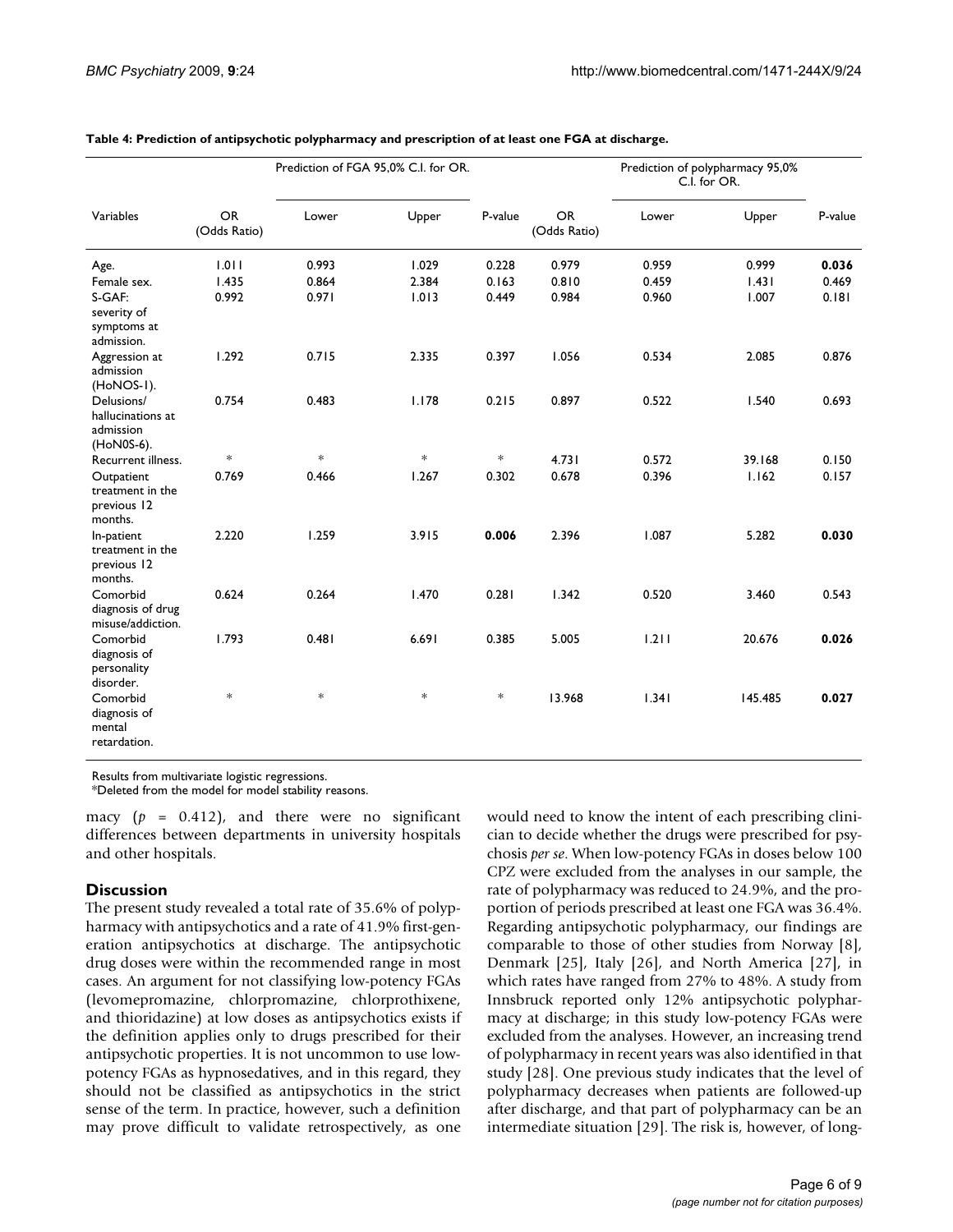term continuation of polypharmacy after discharge from hospitalization because of sparse follow-up [\[30\]](#page-8-16). Nearly 5% of discharges have combinations of an SGA with clozapine, which could be in line with guideline recommendations in situations where clozapine monotherapy has been tried without success. The 2006 Update of the Texas Medication Algorithm for Schizophrenia recommends a trial of combination with another antipsychotic when there is partial or no response to clozapine, although the results from randomized controlled trials in this field are inconsistent [\[1](#page-7-0)]. Our data did not give answers to the questions about treatment resistance; however, it is not unlikely that the finding of a rate of polypharmacy of 35.6% (24.9% when low-potency FGAs in doses below 100 CPZ are excluded) reflects a high rate of treatment resistance. This is also supported by the finding that 70.2% of patients had inpatient treatment in the previous 12 months. Bearing this in mind, the finding that only 8.0% of patients were prescribed clozapine can indicate a prescription rate of clozapine that was too low. The finding of a rate of 6.5% discharges with a combination of two or more FGAs, and 19.8% with a combination of an FGA and an SGA are indications of guideline noncompliance.

More than 40% of cases were prescribed at least one FGA at discharge in our study (36.4% when FGAs in doses below 100 CPZ were excluded). This is indeed a very high rate compared with findings from the USA [[31\]](#page-8-17), while comparable to previous findings from European studies [[8](#page-7-6)[,26](#page-8-12)]. In the recent World Psychiatric Association Pharmacopsychiatry Section statement on comparative effectiveness of antipsychotics in the treatment of schizophrenia [[5\]](#page-7-3), the goal to achieve a maximum reduction of positive symptoms while avoiding EPS or the use of anticholinergic medication is emphasized, and while the possibility of achieving this with FGA treatment is noted, the probability of reaching this goal is more likely with SGA treatment. A newly published review finds FGAs to be associated with more extrapyramidal side effects compared with SGAs [\[32\]](#page-8-18), which is also the case for tardive dyskinesias [[33\]](#page-8-19). The high rate of FGA prescription in our study could indicate suboptimal practice, leaving the patients at higher risk of EPS than necessary. In addition to this, the two most prescribed SGAs in our sample at discharge were olanzapine (29.0%) and risperidone (19.1%). These agents have both gained attention because of their side-effect profiles that include weight gain, dyslipidemia, and diabetogenic effect for olanzapine, and hyperprolactinemia and EPS for risperidone. The high prescription rates of FGA and the SGAs olanzapine and risperidone may indicate that side-effect considerations are not prioritized in the planning of antipsychotic treatment. A further indication is the significant rise in the prescription of the FGA zuclopenthixol between admission and discharge, as zuclopenthixol treatment has a high risk of extrapyramidal side effects.

Younger age, inpatient treatment in the previous 12 months, as well as comorbid disorders predicted polypharmacy at discharge, while inpatient treatment during the previous 12 months predicted the prescription of FGA at discharge. Although a comorbid diagnosis of mental retardation had to be excluded from the regression with FGA as the dependent variable, there is a strong covariation as we found that an FGA was prescribed in seven out of nine discharges with a comorbid mental retardation. Bearing in mind that our data do not provide information about treatment resistance, a reasonable interpretation of these findings may be that psychiatrists working in acute inpatient units combine two or more antipsychotics when the mental illness is complex, chronic, or remitting, while higher symptom burden measured by GAF or HoNOS at admission does not in itself predict either polypharmacy or prescription of FGA. This is in line with findings in a large study of Veteran Administration patients followed for one year [\[34](#page-8-20)]. The fact that younger age predicted polypharmacy is difficult to explain given treatment recommendation of lower doses for first-episode patients. One possible explanation may be that schizophrenia can be associated with more florid symptoms in younger patients.

The clinical significance of the predictive effects of comorbidity with mental retardation is questionable, at least in our data, as the prevalence of this disorder is low. However, the finding of a very high prevalence of both polypharmacy and the use of FGAs in this group is worth noting.

The recent statement from the World Psychiatric Association Pharmacopsychiatry Section [[6](#page-7-4)] also emphasizes dosing as a key variable in optimizing effectiveness of antipsychotic treatment. Although a comprehensive survey of schizophrenia guidelines shows a great variation in methodological quality, there was a remarkable convergence in the recommendation of antipsychotic doses between 300 and 1000 CPZ [[5](#page-7-3)]. However, the authors find in the content analysis of the guidelines that a few reference guidelines seem to have been used as primers for others, which may have caused the convergence. The newest guidelines in the survey recommended lower doses, and a possible danger of higher doses is highlighted in a current study of sudden cardiac death among a large cohort of users of antipsychotics [\[35](#page-8-21)]. An overall increased rate of sudden cardiac death for users of antipsychotics versus nonusers was identified, and the risk increased with increasing dose. The dosages of antipsychotic treatment found in the present study were largely in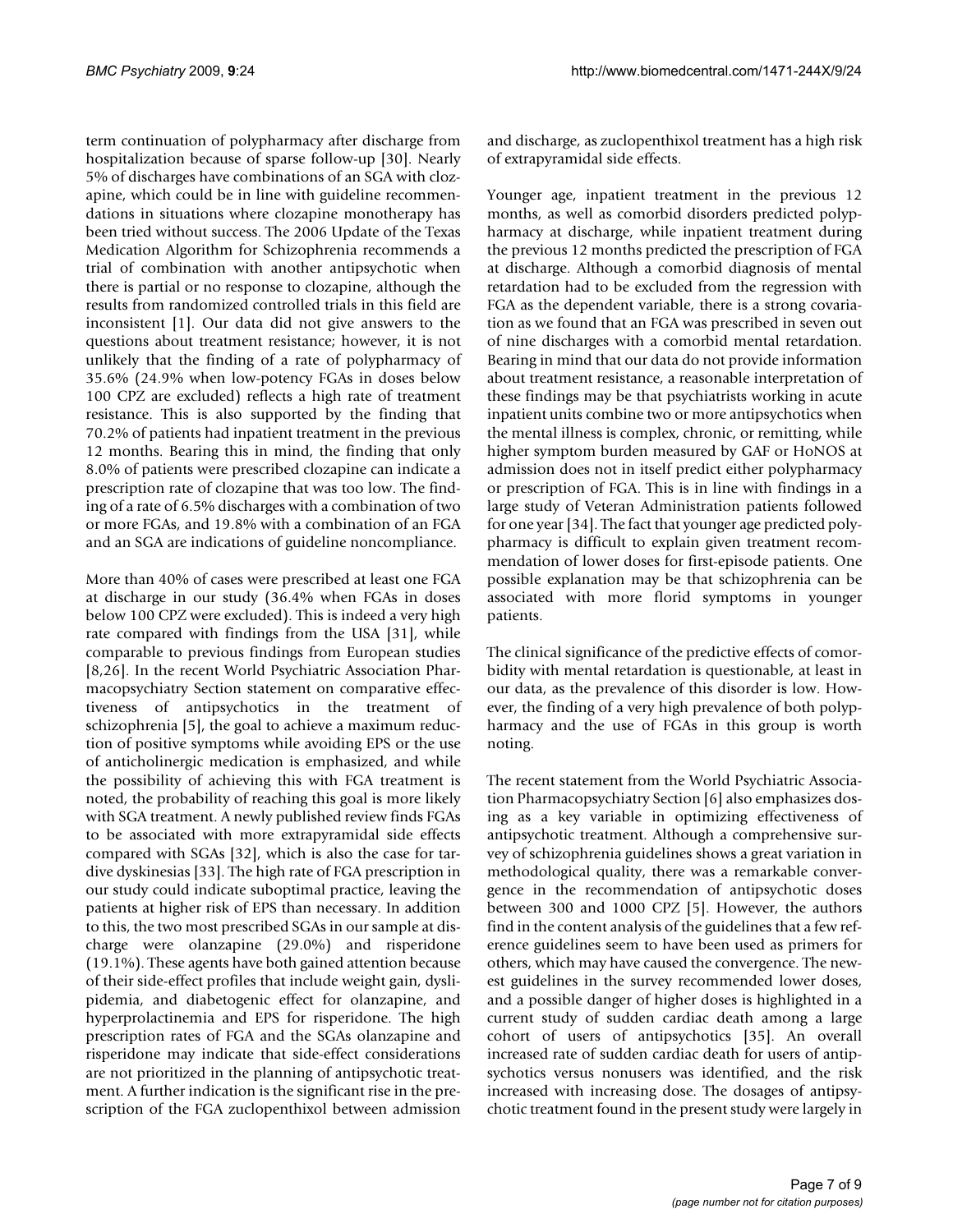line with present guidelines; however, a substantial portion of discharged patients was treated with doses below 300 CPZ. The interindividual variations in metabolism and bioavailability of antipsychotics is great, and doses below 300 CPZ can be effective, especially in first-episode patients [\[36](#page-8-22)]. Other measures for comparing antipsychotic equivalence exist, including Defined Daily Doses (DDD) [[37](#page-8-23)], which may give somewhat different results [[18](#page-8-5)]. Each method has its flaws, however, and there is, in the opinion of the authors, no convincingly better approach to compare doses in different antipsychotic drug regimens.

Regarding prescription patterns between different hospital sites, regional differences were found. However, because of a lack of power, it was not possible to control this finding in a multivariate analysis. The existence of idiosyncratic and local drug practices is found in other studies [\[38](#page-8-24)].

Because data were obtained from 19 different departments with 27 different wards, there can be variations in the way HoNOS and GAF were scored, although efforts have been made to minimize this variation. The use of clinical diagnoses at discharge has its limitations, as in all studies based on clinical diagnostic work. The evaluation at admission of seriously disturbed psychotic patients can be difficult and can give incomplete information about prior treatment, and although we tried to collect information from other sources, it is possible that some information is missing. Another limitation in the present study is that a large portion (59.5%) of the patients in our study was transferred to other inpatient treatment when discharged from the acute ward, and thus the prescription at the final discharge from inpatient treatment can differ from our results. In 12% of the cases, a new prescription was added to an antipsychotic drug that was left unchanged during the hospitalization, and some of the cases of antipsychotic polypharmacy may represent a crossover period.

# **Conclusion**

We conclude that our national survey of antipsychotic treatment from acute inpatient treatment reveal drug regimens that are to some degree at odds with current guidelines, with increased risk of side effects. Patients with a high degree of recidivism, comorbid conditions, and previous inpatient treatment are especially prone to receive deviating antipsychotic drug regimens, which has also been found in other studies [[39](#page-8-25)]. That some aspects of the antipsychotic treatment were in total accordance with guideline recommendations, e.g., the prescription of monotherapy SGA to first-episode patients, could be an indication that the guidelines are well known to the psychiatrists. The reason for nonadherence to guidelines could be vague or missing guideline recommendations for the treatment of the most complex schizophrenic conditions, as underlined by Leucht [[7\]](#page-7-5). This should be a target for future studies.

# **Competing interests**

The authors declare that they have no competing interests.

# **Authors' contributions**

RK and TR took part in the data collection, RK drafted the manuscript. RK and TWL performed the statistical analyses, HAJ and EJ helped to draft the manuscript. All authors read and approved the final manuscript.

# **Acknowledgements**

The corresponding author thanks the Division of Psychiatry, Haukeland University Hospital, for funding the study.

### **References**

- <span id="page-7-0"></span>1. Moore TA, Buchanan RW, Buckley PF, Chiles JA, Conley RR, Crismon ML, Essock SM, Finnerty M, Marder SR, Miller DD, McEvoy JP, Robinson DG, Schooler NR, Shon SP, Stroup TS, Miller AL: **[The Texas](http://www.ncbi.nlm.nih.gov/entrez/query.fcgi?cmd=Retrieve&db=PubMed&dopt=Abstract&list_uids=18052569) [Medication Algorithm Project antipsychotic algorithm for](http://www.ncbi.nlm.nih.gov/entrez/query.fcgi?cmd=Retrieve&db=PubMed&dopt=Abstract&list_uids=18052569) [schizophrenia: 2006 update.](http://www.ncbi.nlm.nih.gov/entrez/query.fcgi?cmd=Retrieve&db=PubMed&dopt=Abstract&list_uids=18052569)** *J Clin Psychiatry* 2007, **68:**1751-1762.
- 2. Lehman AF, Kreyenbuhl J, Buchanan RW, Dickerson FB, Dixon LB, Goldberg R, Green-Paden LD, Tenhula WN, Boerescu D, Tek C, Sandson N, Steinwachs DM: **[The Schizophrenia Patient Out](http://www.ncbi.nlm.nih.gov/entrez/query.fcgi?cmd=Retrieve&db=PubMed&dopt=Abstract&list_uids=15279040)[comes Research Team \(PORT\): updated treatment recom](http://www.ncbi.nlm.nih.gov/entrez/query.fcgi?cmd=Retrieve&db=PubMed&dopt=Abstract&list_uids=15279040)[mendations 2003.](http://www.ncbi.nlm.nih.gov/entrez/query.fcgi?cmd=Retrieve&db=PubMed&dopt=Abstract&list_uids=15279040)** *Schizophr Bull* 2004, **30:**193-217.
- <span id="page-7-2"></span>3. National Institute for Clinical Excellence: *Schizophrenia. Core interventions in the treatment and management of schizophrenia in primary and secondary care* National Institute for Clinical Excellence. London; 2002.
- <span id="page-7-1"></span>4. Lehman AF, Lieberman JA, Dixon LB, McGlashan TH, Miller AL, Perkins DO, Kreyenbuhl J: **[Practice guideline for the treatment of](http://www.ncbi.nlm.nih.gov/entrez/query.fcgi?cmd=Retrieve&db=PubMed&dopt=Abstract&list_uids=15000267) [patients with schizophrenia, second edition.](http://www.ncbi.nlm.nih.gov/entrez/query.fcgi?cmd=Retrieve&db=PubMed&dopt=Abstract&list_uids=15000267)** *Am J Psychiatry* 2004, **161:**1-56.
- <span id="page-7-3"></span>5. Gaebel W, Weinmann S, Sartorius N, Rutz W, McIntyre JS: **[Schizo](http://www.ncbi.nlm.nih.gov/entrez/query.fcgi?cmd=Retrieve&db=PubMed&dopt=Abstract&list_uids=16135862)[phrenia practice guidelines: international survey and com](http://www.ncbi.nlm.nih.gov/entrez/query.fcgi?cmd=Retrieve&db=PubMed&dopt=Abstract&list_uids=16135862)[parison.](http://www.ncbi.nlm.nih.gov/entrez/query.fcgi?cmd=Retrieve&db=PubMed&dopt=Abstract&list_uids=16135862)** *Br J Psychiatry* 2005, **187:**248-255.
- <span id="page-7-4"></span>6. Tandon R, Belmaker RH, Gattaz WF, Lopez-Ibor JJ Jr, Okasha A, Singh B, Stein DJ, Olie J-P, Fleischhacker WW, Moeller H-J: **[World Psychi](http://www.ncbi.nlm.nih.gov/entrez/query.fcgi?cmd=Retrieve&db=PubMed&dopt=Abstract&list_uids=18243663)[atric Association Pharmacopsychiatry Section statement on](http://www.ncbi.nlm.nih.gov/entrez/query.fcgi?cmd=Retrieve&db=PubMed&dopt=Abstract&list_uids=18243663) comparative effectiveness of antipsychotics in the treatment [of schizophrenia.](http://www.ncbi.nlm.nih.gov/entrez/query.fcgi?cmd=Retrieve&db=PubMed&dopt=Abstract&list_uids=18243663)** *Schizophr Res* 2008, **100:**20-38.
- <span id="page-7-5"></span>7. Leucht S: **[Psychiatric treatment guidelines: doctors' non-com](http://www.ncbi.nlm.nih.gov/entrez/query.fcgi?cmd=Retrieve&db=PubMed&dopt=Abstract&list_uids=17498152)[pliance or insufficient evidence?](http://www.ncbi.nlm.nih.gov/entrez/query.fcgi?cmd=Retrieve&db=PubMed&dopt=Abstract&list_uids=17498152)** *Acta Psychiatr Scand* 2007, **115:**417-419.
- <span id="page-7-6"></span>8. Johnsen E, Svingen GF, Jorgensen HA: **[Practice regarding antipsy](http://www.ncbi.nlm.nih.gov/entrez/query.fcgi?cmd=Retrieve&db=PubMed&dopt=Abstract&list_uids=15370781)[chotic therapy: a cross-sectional survey in two Norwegian](http://www.ncbi.nlm.nih.gov/entrez/query.fcgi?cmd=Retrieve&db=PubMed&dopt=Abstract&list_uids=15370781) [hospitals.](http://www.ncbi.nlm.nih.gov/entrez/query.fcgi?cmd=Retrieve&db=PubMed&dopt=Abstract&list_uids=15370781)** *Nord J Psychiatry* 2004, **58:**313-317.
- 9. Barbui C, Nose M, Mazzi MA, Thornicroft G, Schene A, Becker T, Bindman J, Leese M, Helm H, Koeter M, Weinmann S, Tansella M: **[Persistence with polypharmacy and excessive dosing in](http://www.ncbi.nlm.nih.gov/entrez/query.fcgi?cmd=Retrieve&db=PubMed&dopt=Abstract&list_uids=17012982) patients with schizophrenia treated in four European coun[tries.](http://www.ncbi.nlm.nih.gov/entrez/query.fcgi?cmd=Retrieve&db=PubMed&dopt=Abstract&list_uids=17012982)** *Int Clin Psychopharmacol* 2006, **21:**355-362.
- <span id="page-7-7"></span>10. Bitter I, Chou JC, Ungvari GS, Tang WK, Xiang Z, Iwanami A, Gaszner P: **[Prescribing for inpatients with schizophrenia: an interna](http://www.ncbi.nlm.nih.gov/entrez/query.fcgi?cmd=Retrieve&db=PubMed&dopt=Abstract&list_uids=12905100)[tional multi-center comparative study.](http://www.ncbi.nlm.nih.gov/entrez/query.fcgi?cmd=Retrieve&db=PubMed&dopt=Abstract&list_uids=12905100)** *Pharmacopsychiatry* 2003, **36:**143-149.
- <span id="page-7-8"></span>11. Lambert M, Conus P, Eide P, Mass R, Karow A, Moritz S, Golks D, Naber D: **[Impact of present and past antipsychotic side effects](http://www.ncbi.nlm.nih.gov/entrez/query.fcgi?cmd=Retrieve&db=PubMed&dopt=Abstract&list_uids=15504648) [on attitude toward typical antipsychotic treatment and](http://www.ncbi.nlm.nih.gov/entrez/query.fcgi?cmd=Retrieve&db=PubMed&dopt=Abstract&list_uids=15504648) [adherence.](http://www.ncbi.nlm.nih.gov/entrez/query.fcgi?cmd=Retrieve&db=PubMed&dopt=Abstract&list_uids=15504648)** *Eur Psychiatry* 2004, **19:**415-422.
- <span id="page-7-9"></span>12. Tunis SL, Faries DE, Nyhuis AW, Kinon BJ, Ascher-Svanum H, Aquila R: **[Cost-effectiveness of olanzapine as first-line treatment for](http://www.ncbi.nlm.nih.gov/entrez/query.fcgi?cmd=Retrieve&db=PubMed&dopt=Abstract&list_uids=16626411) [schizophrenia: results from a randomized, open-label, 1-year](http://www.ncbi.nlm.nih.gov/entrez/query.fcgi?cmd=Retrieve&db=PubMed&dopt=Abstract&list_uids=16626411) [trial.](http://www.ncbi.nlm.nih.gov/entrez/query.fcgi?cmd=Retrieve&db=PubMed&dopt=Abstract&list_uids=16626411)** *Value Health* 2006, **9:**77-89.